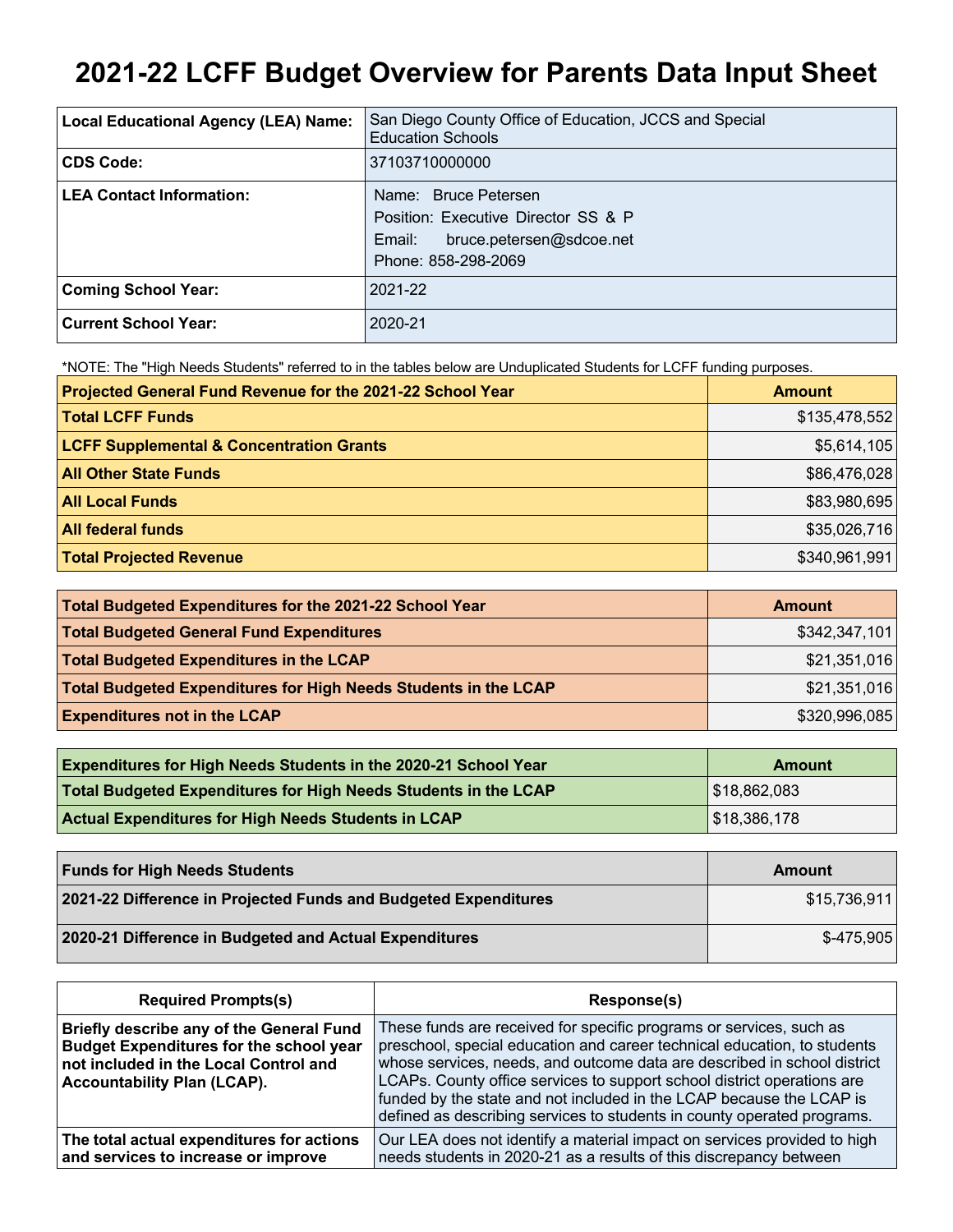| services for high needs students in 2020- | planned actions and services and expected outcome. The primary reason        |
|-------------------------------------------|------------------------------------------------------------------------------|
| 21 is less than the total budgeted        | for the gap between the originally budget and estimated actuals is in-       |
| expenditures for those planned actions    | person services. In person instruction did not materialized as planned due   |
| and services. Briefly describe how this   | to ongoing issues with COVID that delayed the re-opening date (pushed        |
| difference impacted the actions and       | back to April 2021) and some vacant classified staff positions not filled as |
| services and the overall increased or     | planned. Furthermore, even though there is a difference of \$475,905         |
| improved services for high needs          | between LCAP budgeted expenditures and estimated actuals, the amount         |
| students in 2020-21.                      | spent in high needs students during 2020-21 in the amount of \$18.4          |
|                                           | million represents 220% of the minimum required LCFF Supplemental and        |
|                                           | Concentration funds, \$8.5 million.                                          |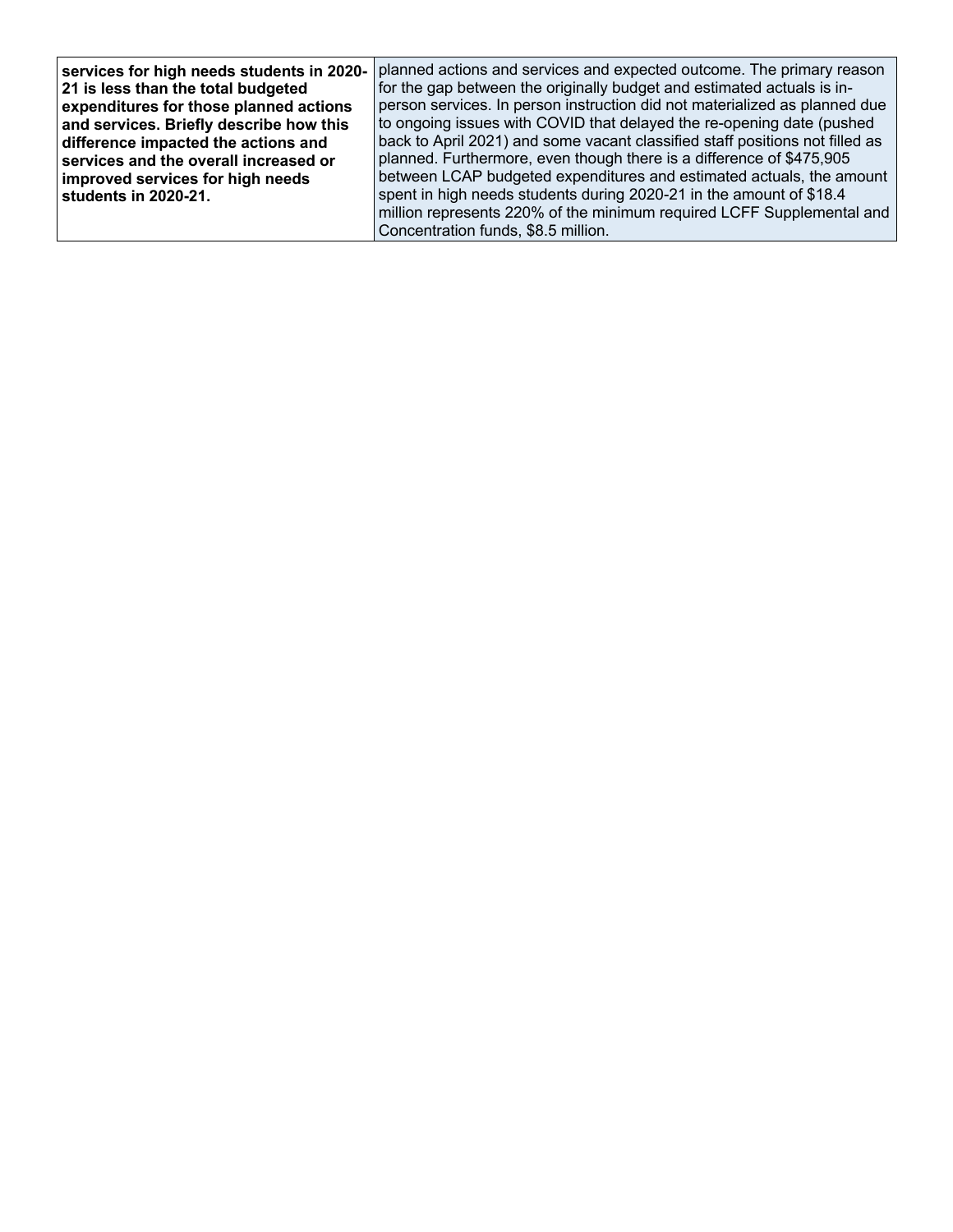## **LCFF Budget Overview for Parents**

Local Educational Agency (LEA) Name: San Diego County Office of Education, JCCS and Special Education Schools CDS Code: 37103710000000 School Year: 2021-22 LEA contact information: Bruce Petersen Executive Director SS & P bruce.petersen@sdcoe.net 858-298-2069

School districts receive funding from different sources: state funds under the Local Control Funding Formula (LCFF), other state funds, local funds, and federal funds. LCFF funds include a base level of funding for all LEAs and extra funding - called "supplemental and concentration" grants - to LEAs based on the enrollment of high needs students (foster youth, English learners, and low-income students).

#### **Budget Overview for the 2021-22 School Year**



This chart shows the total general purpose revenue San Diego County Office of Education, JCCS and Special Education Schools expects to receive in the coming year from all sources.

The total revenue projected for San Diego County Office of Education, JCCS and Special Education Schools is \$340,961,991, of which \$135,478,552 is Local Control Funding Formula (LCFF),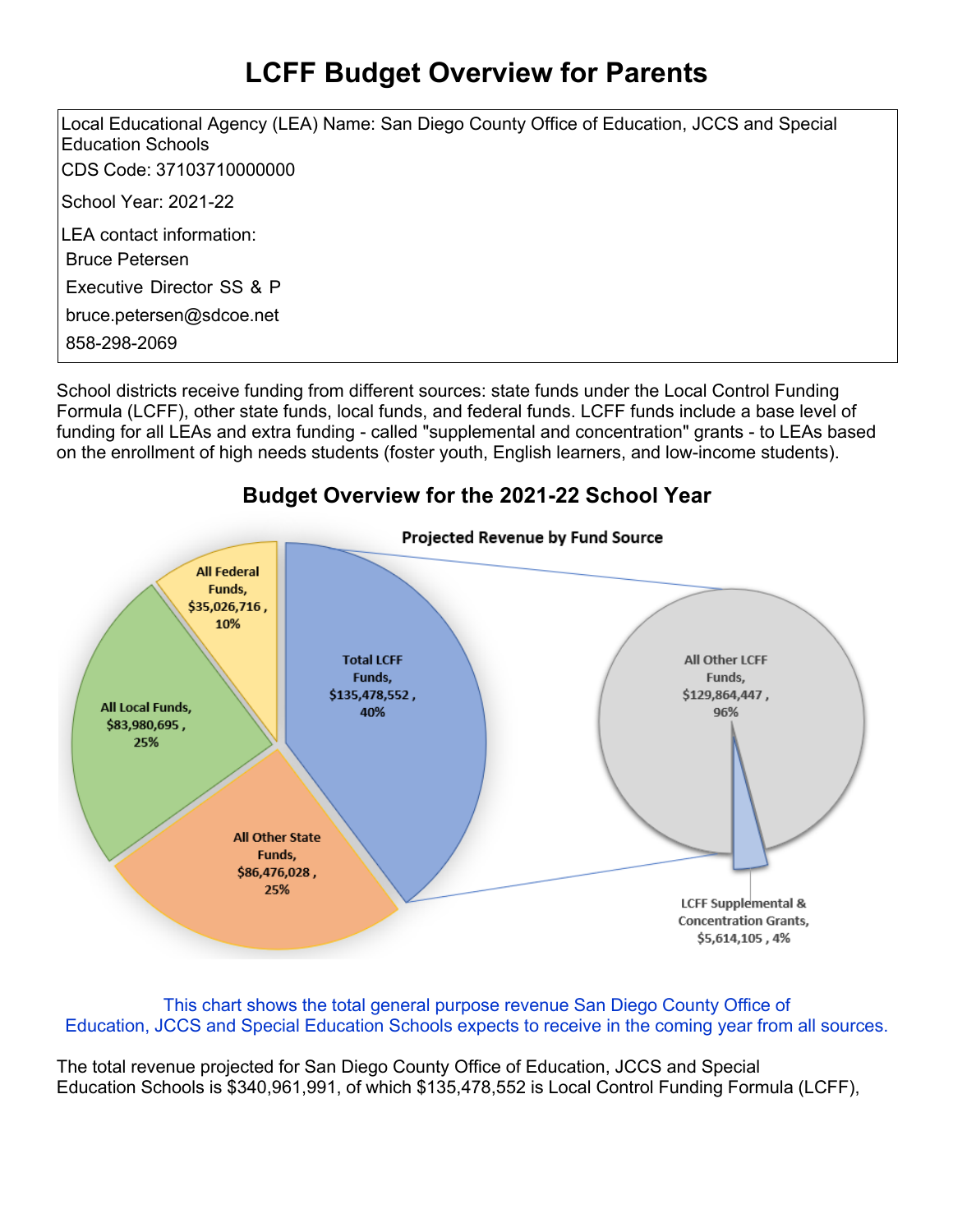## **LCFF Budget Overview for Parents**

\$86,476,028 is other state funds, \$83,980,695 is local funds, and \$35,026,716 is federal funds. Of the \$135,478,552 in LCFF Funds, \$5,614,105 is generated based on the enrollment of high needs students (foster youth, English learner, and low-income students).

The LCFF gives school districts more flexibility in deciding how to use state funds. In exchange, school districts must work with parents, educators, students, and the community to develop a Local Control and Accountability Plan (LCAP) that shows how they will use these funds to serve students.



This chart provides a quick summary of how much San Diego County Office of Education, JCCS and Special Education Schools plans to spend for 2021-22. It shows how much of the total is tied to planned actions and services in the LCAP.

San Diego County Office of Education, JCCS and Special Education Schools plans to spend \$342,347,101 for the 2021-22 school year. Of that amount, \$21,351,016 is tied to actions/services in the LCAP and \$320,996,085 is not included in the LCAP. The budgeted expenditures that are not included in the LCAP will be used for the following:

These funds are received for specific programs or services, such as preschool, special education and career technical education, to students whose services, needs, and outcome data are described in school district LCAPs. County office services to support school district operations are funded by the state and not included in the LCAP because the LCAP is defined as describing services to students in county operated programs.

#### Increased or Improved Services for High Needs Students in the LCAP for the 2021-22 School Year

In 2021-22, San Diego County Office of Education, JCCS and Special Education Schools is projecting it will receive \$5,614,105 based on the enrollment of foster youth, English learner, and low-income students. San Diego County Office of Education, JCCS and Special Education Schools must describe how it intends to increase or improve services for high needs students in the LCAP. San Diego County Office of Education, JCCS and Special Education Schools plans to spend \$21,351,016 towards meeting this requirement, as described in the LCAP.